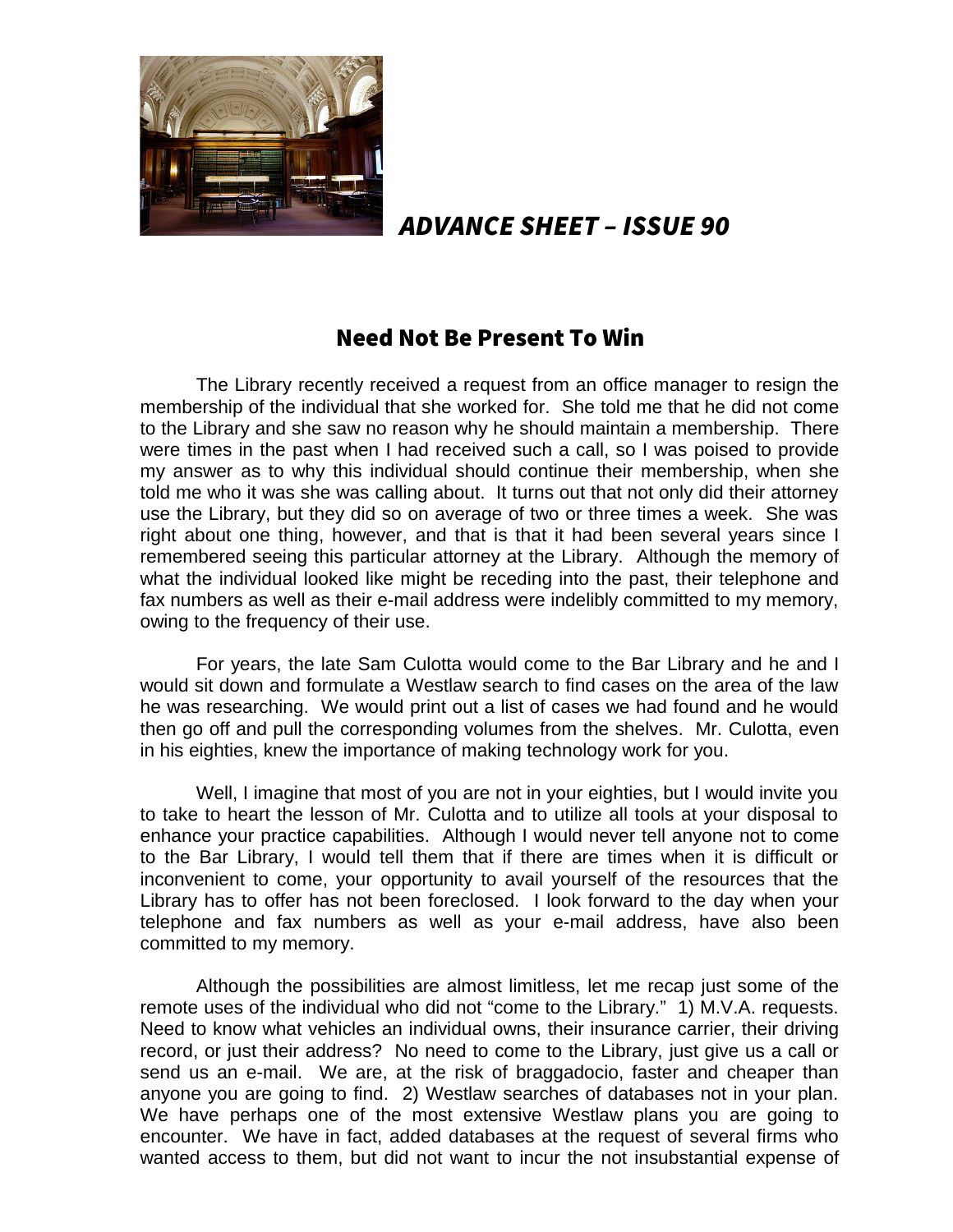searching outside of their plans. Why would anyone, except for West, want you to do so. Again, I reiterate, "just give us a call or send us an e-mail." 3) Forwarding copies of the table of contents or material from various legal treatises. When I first started at the Library over thirty years ago, there were more legal publishers than you could keep up with. Over the course of time, much like the old pac-man game, they have been gobbled up by the two mega legal publishers that remain today. Why buy it from them when you can borrow it from us, and, to help in the process of determining what it is you want to borrow "just give us a call or send us an e-mail."

If you can think of it, we can do it. Although your presence is always appreciated, it is by no means required. Just ask that guy who is still a member, that guy who, by the way, called just this morning.

I would like to wish everyone a happy and wonderful Hanukkah, Christmas and Kwanzaa and a happy and healthy new year.

Joe Bennett

### If You Can & Thank You

For many, the end of the year is a time for reflection, to take stock of where we are and where it is we would like to go. This year I hope you might take just a few seconds to consider the Library and the role that it has played in your professional life and the role that it continues to play not just for yourself, but for other members of the bench and bar. During my time here at the Library I have encountered people who to this very day, overwhelm me with their generosity. From the Library's Board of Directors to those that take part in its continuing legal education and lecture series, to its members, so many have given and continue to give, allowing the Library not just to survive, but to thrive, to remain a vital part of the local legal community.

The Library's members, who exhibit their support through their memberships, contributions to the Library's Capital Improvement Fund, and myriad other ways, are the defining element of the Library. For this, I am so very grateful. To them, and to others who may be reading this, I ask that you think of the Library yet again as we come to the end of the year. If you can give more, whether it be a year end contribution, the transference of some stock (simply call your broker and instruct them to transfer stock to "Charles Schwab and Company, for the Library Company of the Baltimore Bar, account number 1162-6963"), or remembering the Library in your will (bequests should refer to "The Library Company of the Baltimore Bar"), in the fine tradition of, among others, Orville Horwitz, Esquire, Nathan Patz, Esquire, Ms. Kai-Yun Chiu, or Franklin I. Freeman, Esquire, it would greatly help an institution that has striven to do nothing more than serve the Bench and Bar for the whole of its existence. Please remember in deciding how much to give that the Library is a 501(c)(3) organization.

 If there is something that might be near and dear to your heart as it were, such as the Library's Honorable Harry A. Cole Self-Help Center or Library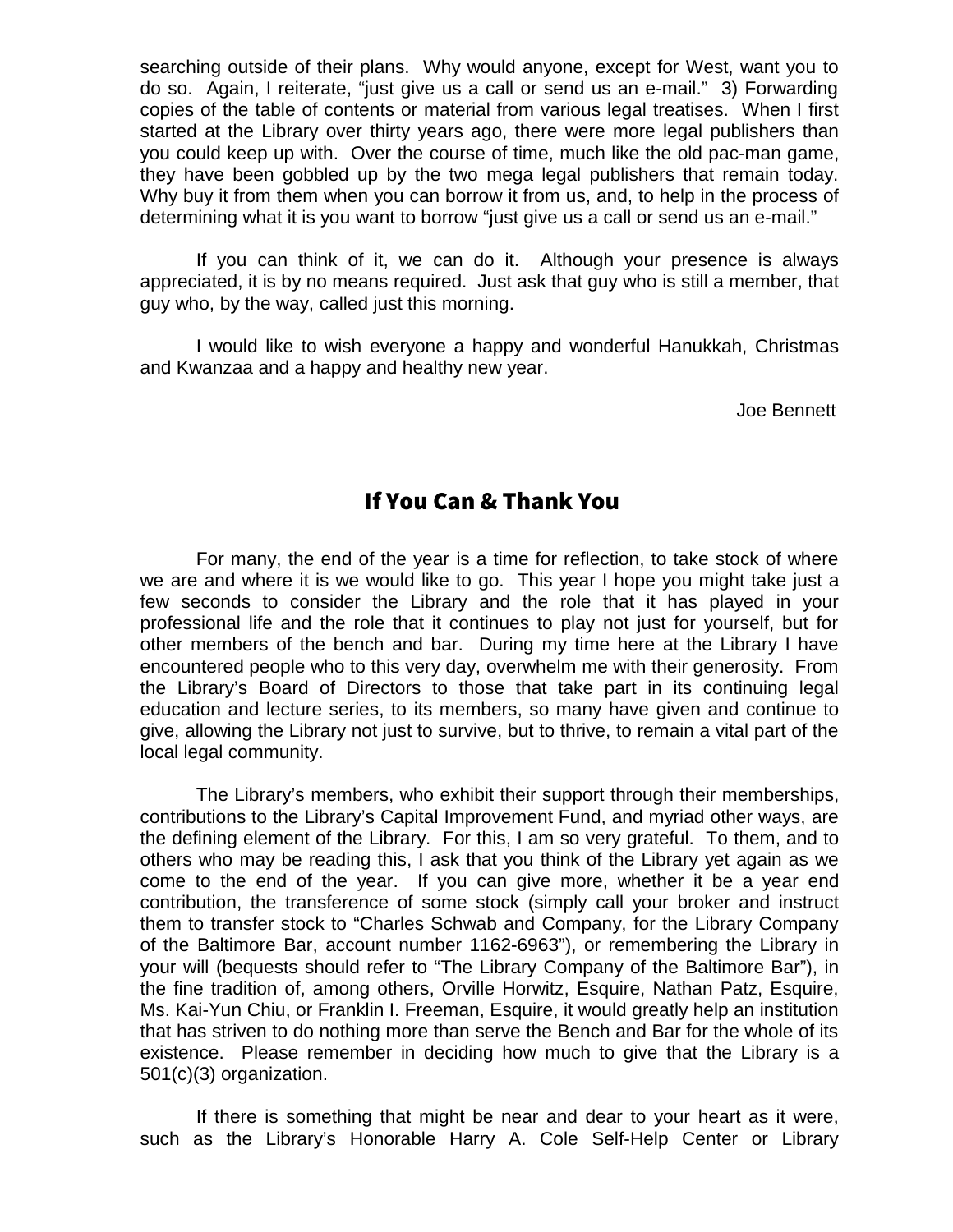improvements throughout the Courthouse, such as the signage replacement project, you may designate that your contribution be used for a particular purpose.

Thank you so much.

Joe Bennett

#### 1840

On Monday, March 30, 1840, various members of the Baltimore Bar took their seats in the County Courtroom on the second floor of the Courthouse which occupied the southwest corner of Lexington and Calvert Streets, and heeded the call of George William Brown in the establishment of a law library. "The founding of the Baltimore Bar Library was the first occasion when the city's legal profession made an organized effort to improve the education of its members, and thereby to refine the quality of their representation of clients and to maintain the highest standards of service to the Bench and the Public." (From "Untold Tales Of The Baltimore Bar Library" by the Honorable James F. Schneider)

1840 was, like most years, full of historic events. I thought it might be interesting to take a look at the world that our Library was "born" into.

For any of us who have ever had a tooth ache, or needed a filling or other work done on our mouth, we can be grateful, as well as take municipal pride, in the fact that on February 1, 1840, the Baltimore College of Dental Surgery, the first dental college in the country, was founded. Nine days later, on February 10, Queen Victoria would marry her cousin, Prince Albert of Saxe-Coburg and Gotha. He would live another twenty-one years, Queen Victoria, another sixty-one. On June 20, Samuel Morse filed a patent for the telegraph, making the country, and eventually the world, a much smaller place.

1840, like 2016, was a presidential election year. William Henry Harrison would be elected the Ninth President of the United States and serve a grand total of thirty days. The Bar Library, I am proud to report, has now passed the 64,480 day mark. Another triumph/celebration of the American political process was the publication that year of Alexis de Tocqueville's "Democracy in America."

On December 7, David Livingstone would leave Britain for Africa. It would be thirty-one years later that he would be asked that famous question by Henry Morton Stanley.

The year was also one of comings and goings. Father Damien or Saint Damien of Molokai, as well as Pyotr Ilyich Tchaikovsky; Auguste Rodin; and Claude Monet would be born, while Niccolo Paganini and George Bryan "Beau" Brummell would die.

It was a most memorable year. It was 1840.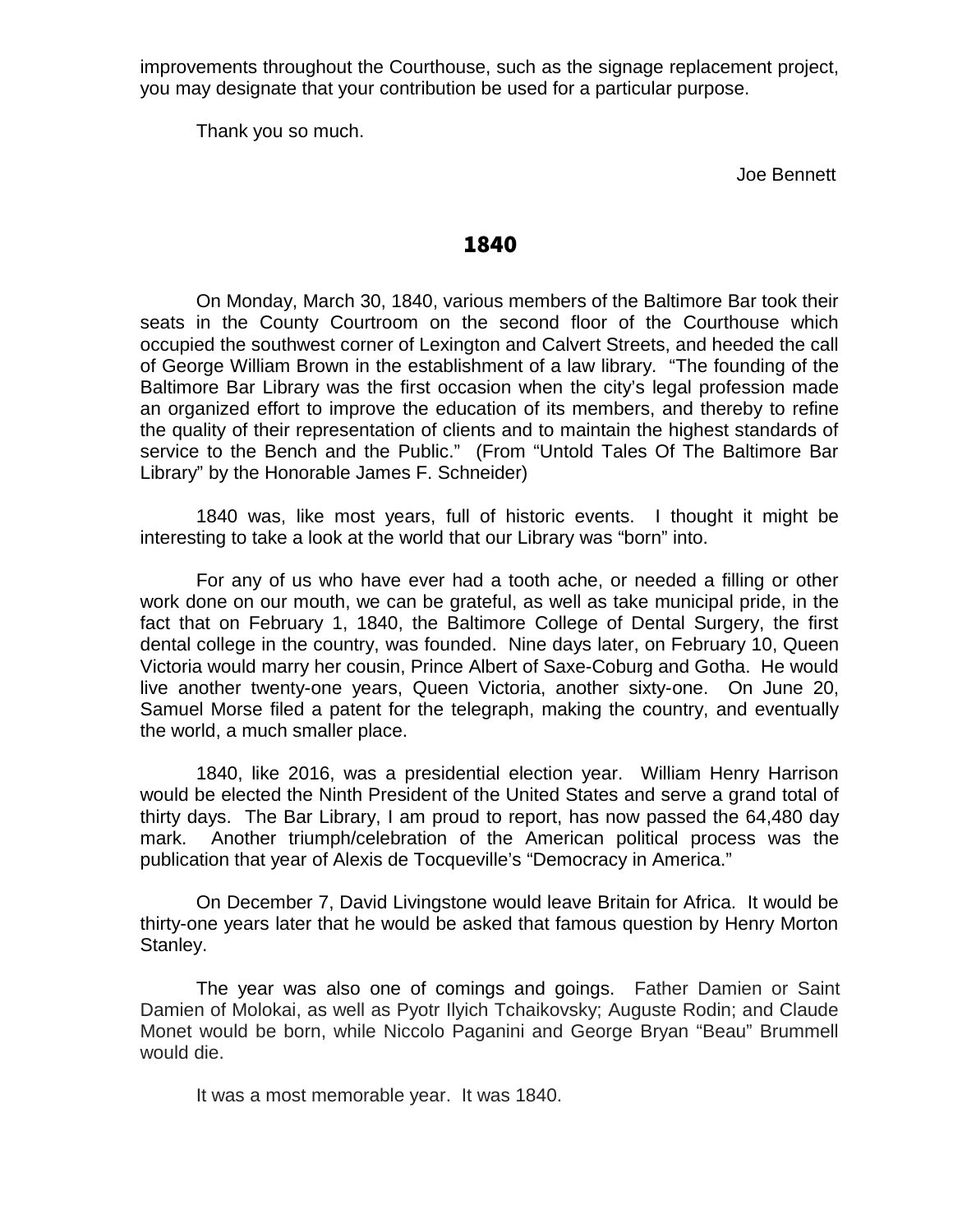Lectures; wine and cheese receptions; continuing legal education series; movies; art exhibits; musical events, the Bar Library is no longer the place to come just to do legal research. It is flat out, just the place to come. Although we traditionally dial things back a little around the holiday season and in January and February (even south of the Mason Dixon Line winter seems to intrude rather rudely  $-$  January 23, 2016 = 29.2"), this does not mean that we are not busy planning for the year to come.

In February (we have our fingers crossed about the weather), as part of Black History Month, the Bar Library will be welcoming Dr. Freeman A. Hrabowski, III, President of the University of Maryland, Baltimore County, a position he has held since May 1992. Dr. Hrabowski has transformed a commuter university into a research institution recognized as one of the most innovative in the country. Under his adept leadership, UMBC was ranked the #1 Up and Coming University in the USA for six consecutive years (2009, 2010, 2011, 2012, 2013, and 2014) by ["U.S.](https://en.wikipedia.org/wiki/U.S._News_and_World_Report) [News and World Report"](https://en.wikipedia.org/wiki/U.S._News_and_World_Report) magazine.

Dr. Hrabowski has authored and co-authored numerous books, "Beating the Odds: Raising Academically Successful African American Males" (1998); "Overcoming the Odds: Raising Academically Successful African American Young Women" (2001); and "Holding Fast to Dreams: Empowering Youth from the Civil Rights Crusade to STEM" (2015). He has been called one of America's Best Leaders, one of the 100 Most Influential People in the World, and one of America's 10 Best College Presidents.

In April, Bar Library favorite and renowned Mencken authority Ms. Marion Rodgers will be returning to the Library for a look at "Mencken on Religion."

"Treatise on the Gods" (1930) was [H. L. Mencken'](https://en.wikipedia.org/wiki/H._L._Mencken)s survey of the history and philosophy of [religion,](https://en.wikipedia.org/wiki/Religion) and was intended as an unofficial companion volume to his ["Treatise on Right and Wrong.](https://en.wikipedia.org/w/index.php?title=Treatise_on_Right_and_Wrong&action=edit&redlink=1)" The first and second printings were sold out before publication, and eight more printings followed. Its first edition received a major 5-column review in the ["New York Times,](https://en.wikipedia.org/wiki/New_York_Times)" and the [Marxist](https://en.wikipedia.org/wiki/Marxism) literary critic [Granville Hicks](https://en.wikipedia.org/wiki/Granville_Hicks) called it "the best popular account we have of the origin and nature of religion." However, the [Protestant](https://en.wikipedia.org/wiki/Protestantism) theologian [Reinhold Niebuhr,](https://en.wikipedia.org/wiki/Reinhold_Niebuhr) writing in the ["Atlantic Monthly,](https://en.wikipedia.org/wiki/Atlantic_Monthly)" claimed that "It is only in dealing with moral and social issues that Mencken achieves the heights of complete detachment, and in this case the detachment is that of a cynic rather than that of a scientist." By the end of its first year "Treatise" had sold thirteen thousand copies.

"I am quite convinced that all religions, at bottom, are pretty much alike. On the surface they may seem to differ greatly, but what appears on the surface is not always religion. Go beneath it, and one finds invariably the same sense of helplessness before the cosmic mysteries, and the same pathetic attempt to resolve it by appealing to higher powers."― From "Treatise on the Gods."

H. L. Mencken is perhaps best known for his scathing political satire. But politicians, as far as Mencken was concerned, had no monopoly on self-righteous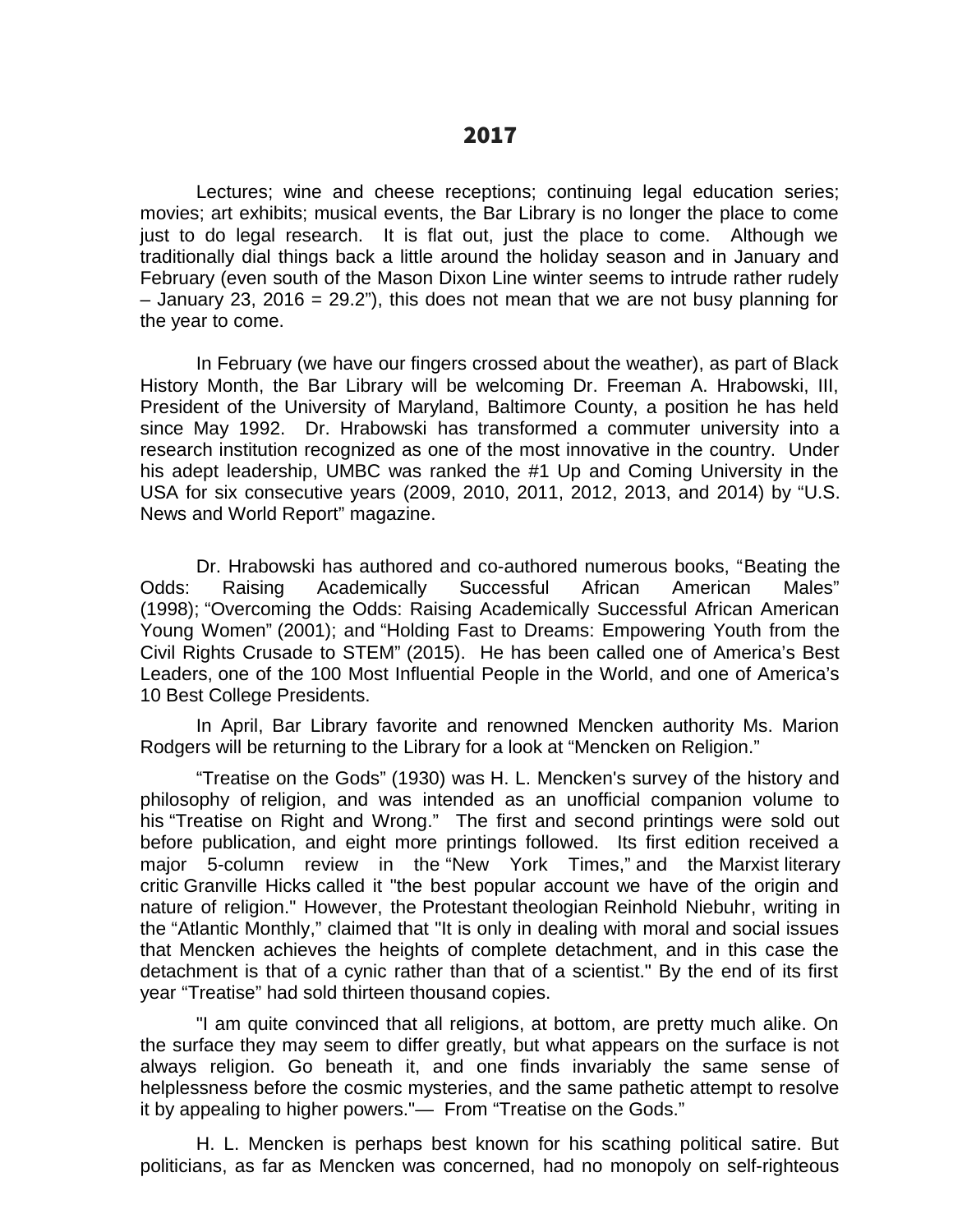chest-thumping, deceit, and thievery. He also found religion to be an adversary worthy of his attention and, in "Treatise on the Gods," he offers some of his best shots, a choreographed cannonade.

Ms. Rodgers has spoken at the Library on five previous occasions, most recently in March of this year on the relationship between Mencken and the famous African-American author, journalist, and social commentator, George Samuel Schuyler. Ms. Rodgers presentations are so "top notch" that as soon as she finishes one we begin thinking about what we can have her speak on next.

On May 18, the Bar Library will celebrate the life of the Honorable Simon Ernest Sobeloff. In 1931, Sobeloff became the United States Attorney for the District of Maryland, a position he would hold until 1934. Subsequent to that, he was selected to be the Baltimore City Solicitor and special Counsel to the Baltimore City Housing Commission. In 1952, Judge Sobeloff was appointed to the position of Chief Judge of the Maryland Court of Appeals, where he served until 1954. Judge Sobeloff was the first Jewish Judge to sit on the Maryland Court of Appeals.

President Eisenhower appointed Judge Sobeloff to serve as Solicitor General of the United States in 1954, and to the United States Court of Appeals for the Fourth Circuit in 1956, where he would serve until his death in 1973, in the capacity of Chief Judge from 1958 until 1964.

On the night of May 18, a portrait of Judge Sobeloff will be unveiled and placed on the Library's wall of honor, along with a framed copy of one of his speeches. Numerous members of Judge Sobeloff's family are expected to attend including his grandson Michael S. Mayer, a Professor in the Department of History at the University of Montana, who is scheduled to speak, along with various other dignitaries. A wine and cheese reception will follow the ceremony honoring Judge Sobeloff.

In addition to these events, we are planning to host a return engagement by Professor Jonathan White of Christopher Newport University, most likely in March, but still somewhat tentative as far as the details of what he will be speaking on. Dr. White who has spoken at the Library on numerous occasions was last here in June 2015 when he presented "Lincoln on Law, Leadership, and Life."

Continuing legal education classes will continue to be offered here at the Library, including "Trials and Evidence: What You Need to Know to Succeed in Court" (See below), and a multi-part review of search and seizure law by one of our Board Members, the legendary Judge Charles E. Moylan, Jr.

Finally, a new series here at the Library, "Lunch With A Judge" will continue on January 11 with the Honorable Robert B. Kershaw and "Juvenile Justice – Prologue to Practice." The Honorable Audrey J. S. Carrion will be coming to the Library on March 8 for "When is discovery appropriate in business litigation – case law update and a view from the bench." On May 10, the Honorable Charles J. Peters will be speaking on a topic related to the criminal law (details to follow).

Just a little of what's coming in 2017. Hopefully, when the clock is getting ready to ring in 2018 (am I rushing things or what), we can all look back (Lord willing), and in the words of Francis Albert Sinatra, say, "It was a very good year."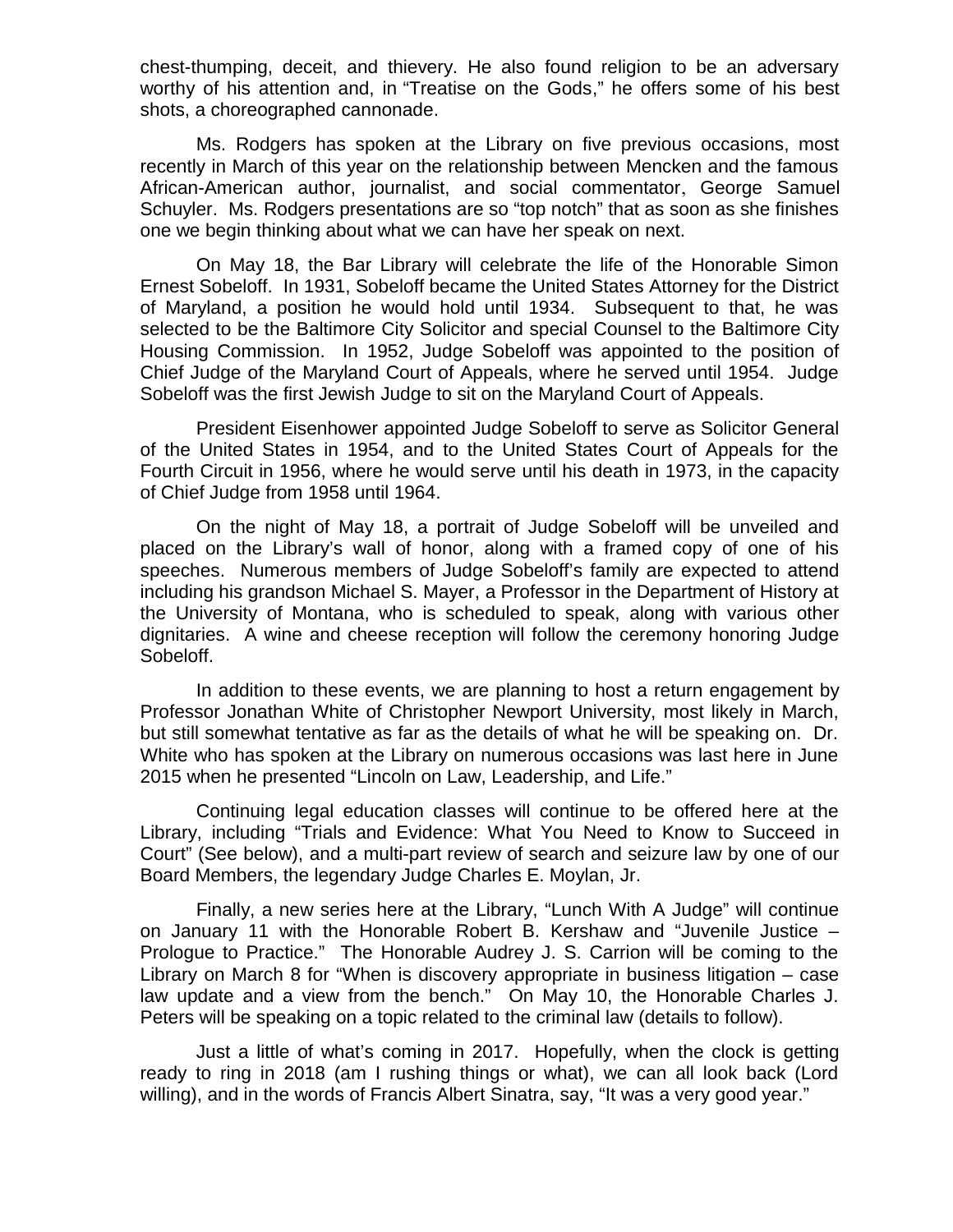## Recent Acquisitions

On September 7, 2011, Professor William Fischel, John J. Delaney, Esquire and Professor Robert Nelson took part in the Library's lecture series presenting "The Law Of Zoning: Issues & Developments." Professor Fischel, who was and is a professor in the Dartmouth College Economics Department has recently published "Zoning Rules!: The Economics Of Land Use Regulation." In the preface to the work Professor Fischel writes:

"Zoning has shaped American cities since 1916, when New York City adopted the first comprehensive ordinance. The title of this book expresses my thesis that zoning should be thought of as an active force rather than a background rulebook that is occasionally glanced at by developers and public officials. When landowners have plans to change the use of their property, they must first consult the rules in the local zoning ordinance. The rules are not immutable, but neither are they paper tigers that crumble at the whim of developers."

Wallace E. Oates, Distinguished University Professor Emeritus Department of Economics, University of Maryland states "Fischel's new book is the definitive work on the economics of land use regulation. In an engaging manner, Fischel lays out the history, motivation, structure, and impact of municipal zoning in the United States. It's all here."

 It is here as well, part of the Library's Horwitz Collection, one of the Library's thirty day circulating collections.

\*\*\*\*\*\*\*

"American Ulysses: A Life of Ulysses S. Grant" by Ronald C. White provides an in-depth biography of a man Frederick Douglas said "In him the negro found a protector, the Indian a friend, a vanquished foe a brother, an imperiled nation a savior." Theodore Roosevelt said "Mightiest among the mighty dead loom the three great figures Washington, Lincoln, and Grant."

"Certain to be recognized as the classic work on Ulysses S. Grant, "American Ulysses" is a monumental examination of one of the most compelling figures in American history."

- General David H. Petraeus (Ret.)

"In this thorough and engaging new book, Ronald C. White restores Ulysses S. Grant to the pantheon of great Americans. As a soldier and a president, Grant rendered his nation invaluable service, and White's epic biography is invaluable as well."

- Jon Meacham, Pulitzer Prize winner and best selling author

"In the generations after his death in 1885, Grant's reputation as a general and president spiraled downward until a current generation of biographers and historians has persuasively resurrected it. "American Ulysses" represents a culmination of that process."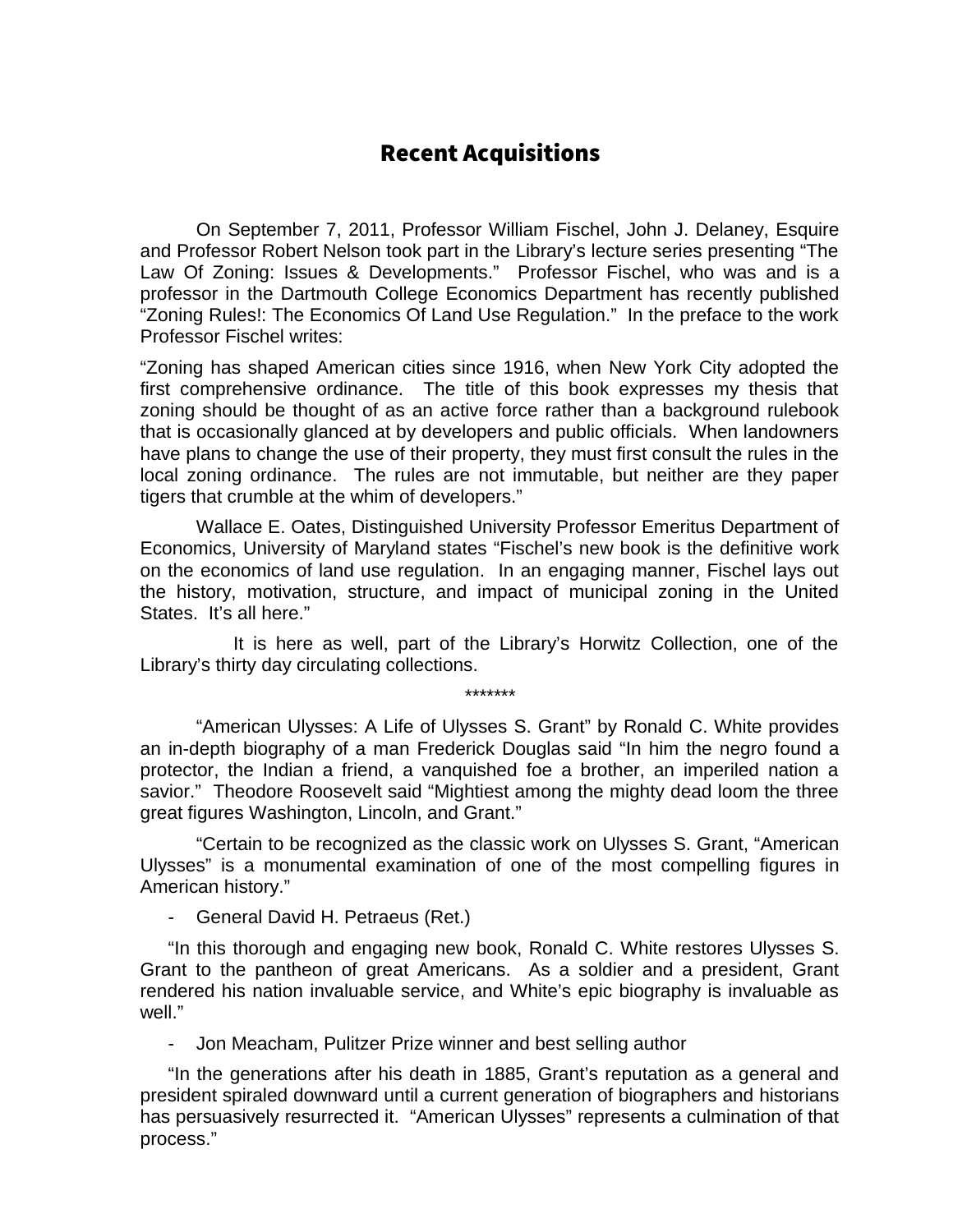- James McPherson, Pulitzer Prize winning author of "Battle Cry of Freedom" "American Ulysses" is part of the Library's Horwitz Collection.

#### 1930 & 1937

"Alex, what is the year that the Honorable Lawrence F. Rodowsky and the year the Honorable Joseph H. H. Kaplan were born."

The Honorable Lawrence F. Rodowsky was born November 10, 1930. He attended St. Bernard School; Loyola High School; Loyola College, A.B., 1952; and the University of Maryland School of Law, LL.B., 1956. He was admitted to the Maryland Bar in 1956. Prior to his appointment to the Maryland Court of Appeals in 1980, Judge Rodowsky was a Partner with Frank, Bernstein, Conaway & Goldman, an Assistant Attorney General in the Maryland Attorney General's Office; and a law clerk to the Honorable W. Calvin Chesnut of the United States District Court for the District of Maryland.

Judge Rodowsky retired from the Court of Appeals on November 10, 2000, his seventieth birthday. Since his retirement, Judge Rodowsky has been sitting as a Senior Status Judge with the Court of Special Appeals as well as conducting private mediations.

Judge Rodowsky served on the Bar Library's Board of Directors from 1994 until 2012. I am grateful for his service and very grateful that it afforded me the opportunity to get to know him. It is ironic that one of my most vivid memories of being sworn into the Maryland Bar in January 1985, was looking up at those imposing figures in the red robes and thinking how one judge in particular looked the most "fearsome" of all. I thought to myself "I bet he's really quite mean." It was Judge Rodowsky. Oh brother, talk about missing the mark. Over the course of almost thirty years as neighbors, the Judge's office being right next to the Library, I discovered one of the nicest people you are ever going to meet. A true Baltimorean, a true gentleman, in every sense of the word. I cannot believe that it has been over sixteen years now when I was part of a conversation with Judge Rodowsky and Judge Paul Alpert when Judge Rodowsky said something along the lines of "Well, tomorrow I shall assume the status of constitutional senility." Just as I was off the mark, so too was he. Judge Rodowsky has continued to serve the People of the State of Maryland with distinction these past sixteen years. We are appreciative of his work and certainly of the man that he continues to be.

The Honorable Joseph H. H. Kaplan was born on January 2, 1937 in Brooklyn, New York. He attended the Johns Hopkins University, A.B., 1957 and then the University of Chicago Law School, J.D., 1960 where he was the editor of the law review, 1959-1960. Judge Kaplan was a law clerk to Chief Judge Frederick W. Brune of the Maryland Court of Appeals, 1960-1961. He was admitted to the Maryland Bar in 1961.

Judge Kaplan served on the Supreme Bench (now Circuit Court) from 1977- 2006, in the capacity of Administrative Judge from 1984-1999, and Chief Judge from 1999-2006. Before assuming his place on the bench, Judge Kaplan was a Partner at Venable, Baetjer & Howard, which he joined in 1962.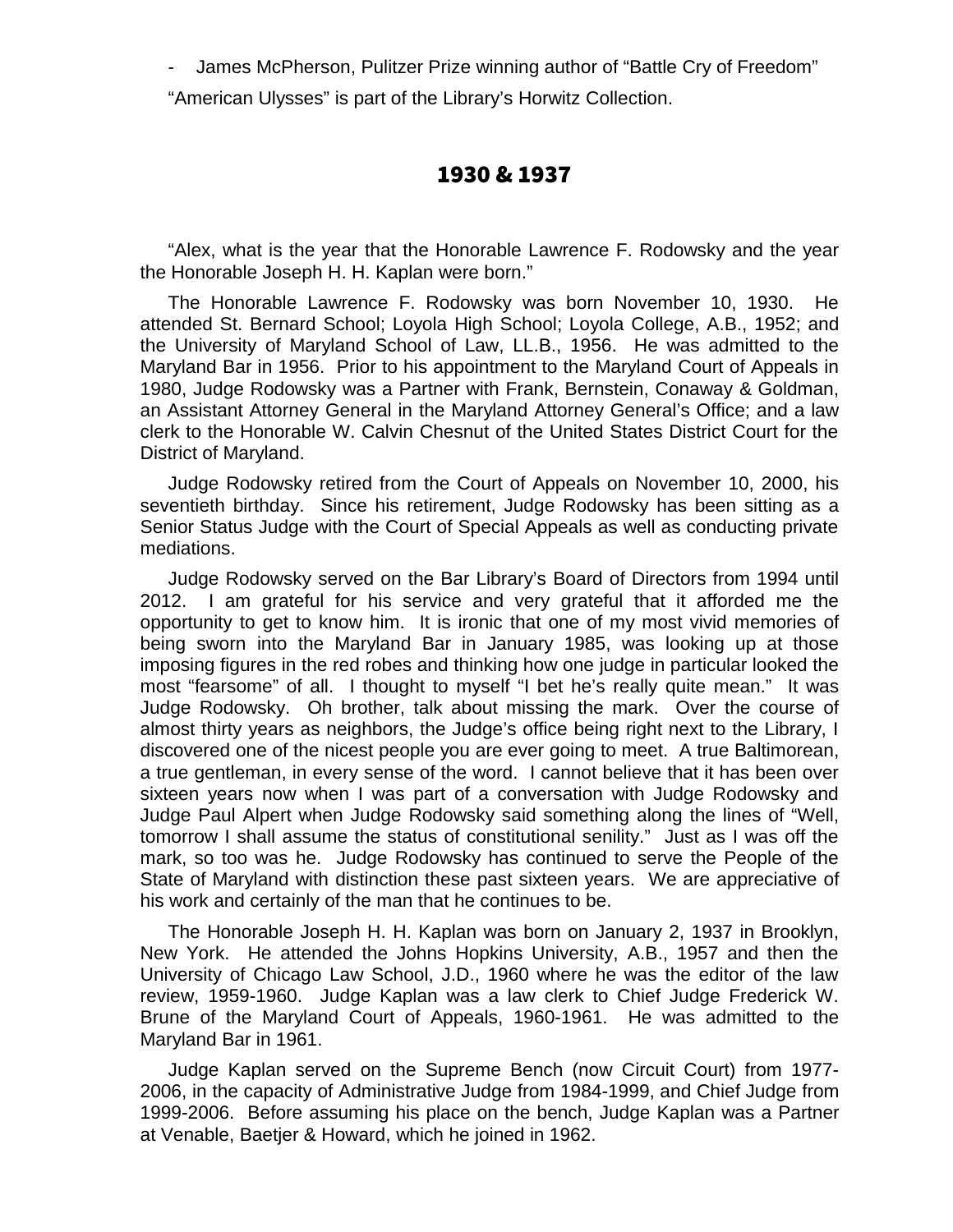"We can thank Judge Kaplan for keeping the Lucas Collection in Baltimore, for his support of school funding, his calmness during the Savings and Loan Crisis. He set the standard for how judges and lawyers should respect the public and each other. He has advanced the cause of civility by example. He has done more than any other Judge in the last century to restore the beauty of our courts of justice, from the Law Museum, to the artglass skylights, to the renovation of Courtroom 400, to the courtrooms on the second floor of Courthouse East. Judge Kaplan saved the old Supreme Bench Courtroom on the sixth floor and had it restored to use for his hearings." (From "Untold Tales Of The Baltimore Bar Library" by the Honorable James F. Schneider)

Judge Kaplan served on the Bar Library's Board of Directors from 1977 until 1995, in the capacity of Board President from 1979 until 1983.

One of my fondest memories of Judge Kaplan is when I would encounter him on the street during the Savings and Loan crisis, a time at which much responsibility was posited with him and the pressures of each and every decision must have been so great. Yet, in the midst of it all, he would take time to stop and talk to a very humble assistant librarian as if I were the managing partner of the largest firm in the state. He was always attentive, he was always solicitous and he was always kind.

A dear friend of mine, the late Joe Kaufman once told me that you couldn't be a good lawyer if you weren't a good person. How much more so is this true for members of the bench. Two extraordinary gentlemen, two extraordinary judges. To Judge Rodowsky, to Judge Kaplan, thanks for everything and happy belated and early birthdays.

#### *Trials and Evidence: What You Need to Know to Succeed in Court*

*(A monthly series featuring leading experts in the field of trial practice and procedure.)*

- Place: Baltimore Bar Library's Brown Room 100 N. Calvert Street Room 504
- **Presenters:** *Honorable Paul William Grimm*, Judge of the United States District Court for the District of Maryland

*Honorable Benson Everett Legg*, Former Chief Judge of the United States District Court for the District of Maryland

*Rignal W. Baldwin, Esquire*, Partner, Baldwin Law LLC

*Paul Mark Sandler, Esquire*, Partner, Shapiro Sher Guinot & Sandler

**R.S.V.P.:** Registrations may be made by telephoning the Bar Library at 410-727-0280 or by e-mail to [jwbennett@barlib.org.](mailto:jwbennett@barlib.org) Seating for this event will be limited. In order to guarantee a space, it is strongly suggested that you register early.

#### **Cost:** \$25.00 Per Session – \$150.00 For Entire Series - Free For Judges, Judicial

Clerks & Students.

Law